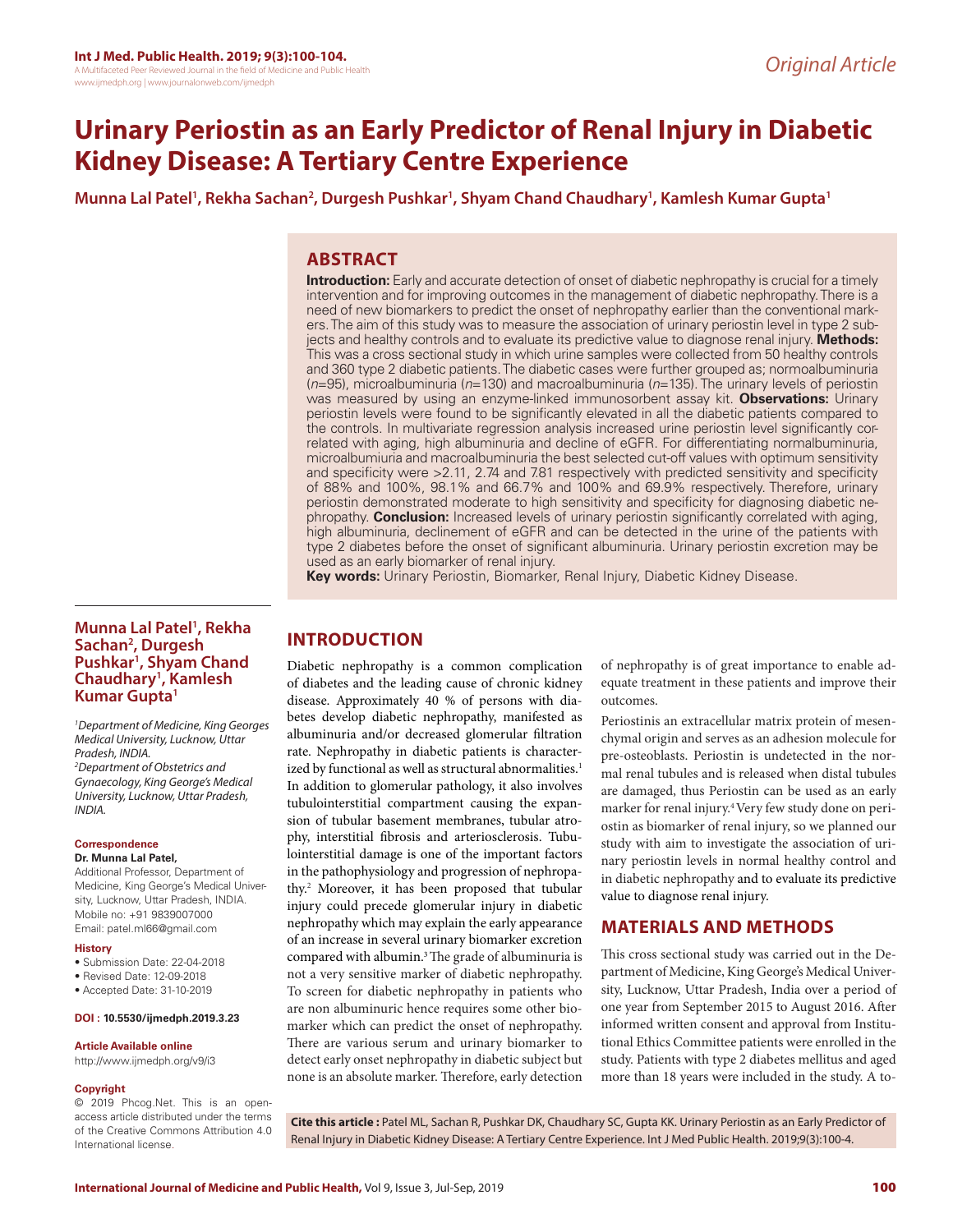tal 360 cases and 50 normal healthy controls were enrolled in the study. Patients suffering from active urinary tract infection, nephropathy other than diabetes, neoplastic disorders, chronic liver disease, inflammatory disorders, pregnancy and subjects who were not willing to take part in the study were excluded from the study.

The Modification of Diet in Renal Disease formula was used to calculate the estimated Glomerular Filtration Rate (eGFR). Microalbuminuria (defined as urine albumin between 30 and 300 mg/24 hr, 20-200 μg/ min on a timed sample, or spot urine albumin to creatinine ratio 30-300 mg/g) and albuminuria, also termed clinical albuminuria, macroalbuminuria and overt nephropathy (>300 mg/24 hr, >200 μg/min on a timed sample, or spot urine albumin to creatinine [ACR] ratio >300 mg/g) The diagnosis of diabetic nephropathy as recommended by the American Diabetes Association guidelines is to measure albumin in a spot urine sample and estimated GFR. Presence of any abnormalities in either of the two is sufficient to detect diabetic kidney disease.<sup>5</sup> NDRD [Non Diabetic Renal Disease] in diabetic patients defined as sudden onset of proteinuria, proteinuria in the absence of diabetic retinopathy, active urinary sediment, rapidly decreasing renal function and short duration of diabetes.6,7After overnight fasting 5 ml of venous sample was withdrawn with full aseptic precaution for routine hemogram, fasting and postprandial blood glucose, glycosylated haemoglobin (HBA1c), lipid profile, serum protein, serum albumin, blood urea and serum creatinine. An automated blood-cell analyser (BC-5380; Mindray, Shenzhen, People's Republic of China) was used for routine haematology testing and an automated clinical biochemistry analyser (Cobas C 311; Roche-Hitachi, Tokyo, Japan) was used for blood urea, creatinine, electrolytes, serum lipids, protein and albumin.

A clean, morning midstream 5 mL urine sample was collected from healthy subjects and patients with type 2 diabetes with various stages of nephropathy into a sterile test tube and centrifuged at 5,000 rpm for 15 min. The supernatant was transferred to an Eppendorf tube and stored at −80°C until assay done for Periostin. Human Perisotin Elisa kit (Thermo scientific, Freidrick, MD, USA) was used for estimation of Periostin in the urine as per the manufacturer's protocol.

### Statistical analysis

Results were expressed as means ± SD and median for continuous variables or as a percentage in categorical variables. Statistical analysis was performed using SPSS, version 15. For continuous variables either the two-sample t test or Mann-Whitney rank test was used. For multiple comparisons, ANOVA was used followed by the least significance difference test. Multiple regression was used to detect urine periostin and the relevancy of each parameter.

Finally, Receiver Operating Characteristics (ROC) analysis was used to calculate the Area Under the Curve (AUC) for periostin and to find the best cut-off values to identify diabetic Nephropathy. Results with *p*<0.05 were considered statistically significant.

#### **OBSERVATIONS AND RESULTS**

A total of 367 subjects with type 2 diabetes mellitus were enrolled in our study, out of which 7 patients were dropped out from the study, so analysis was performed on 360 patients. Simultaneously 50 normal healthy subjects were also enrolled who served as controls. These were further grouped as 95 (26.38%) normoalbuminuric, 130(36.1%) with microalbuminuria and remaining 135 (37.5%) in macroalbuminuria group. Mean age of patients in control, normoalbuminuria, microalbuminuria and macroalbuminuria groups were 48.6±6.0, 50.2±9.98, 50.83±6.94 and 52.94±4.96 years respectively. Majority of patients in all the groups except those in microalbuminuria were males. However, the difference among groups was not significant statistically (*p*=0.546). (Table 1)

Mean HBA1c and fasting blood glucose levels in all diabetic groups were controlled ( $p<0.001$ ). It was also observed that significant intergroup difference was present in the mean systolic blood pressure values  $(p<0.05)$ . An increasing trend of systolic blood pressure was observed with the severity of nephropathy. (Table 2)

In our study the mean triglyceride values in all diabetic patients were raised (*p*<0.003). It was also found that low HDL type of dyslipidemia was present in all the diabetic groups ( $p$ <0.001). Urinary Albumin Creatinine Ratio (UACR) was significantly elevated in patients with advanced diabetic nephropathy compared with type 2 diabetes with normoalbuminuria and healthy controls. However no significant difference of UACR was observed between normoalbuminuria and control groups (Table 2, Figure 1)

To evaluate the importance of periostin as a marker of kidney disease progression, we performed regression analysis with the diabetic nephropathy severity as dependent variables. In univariate analysis, urine periostin levels were positively correlated with age, fasting plasma glucose, HBA1C, total cholesterol and LDL, but negatively correlated with



**Figure 1:** Bar diagram showing grade of UACR in different groups.

| Table 1: Intergroup comparison of Demographic Profile of Different groups. |                                            |                            |                               |                                    |                                    |                                    |  |  |  |
|----------------------------------------------------------------------------|--------------------------------------------|----------------------------|-------------------------------|------------------------------------|------------------------------------|------------------------------------|--|--|--|
| <b>SN</b>                                                                  | <b>Parameter</b>                           | <b>Control</b><br>$(n=50)$ | Normo-<br>albuminuria<br>(95) | Micro-<br>albuminuria<br>$(n=130)$ | Macro-<br>albuminuria<br>$(n=135)$ | <b>Statistical</b><br>significance |  |  |  |
| 1.                                                                         | Mean Age <sup>+</sup> SD<br>(Range) in yrs | $48.6 + 6.0$<br>$(35-55)$  | $50.2 \pm 9.98$ (32-65)       | $50.83 \pm 6.94$ (34-<br>65)       | 52.94±4.96 (45-<br>65)             | $F=9.613$ ;<br>p<0.001             |  |  |  |
| $\overline{2}$ .                                                           | Gender                                     |                            |                               |                                    |                                    |                                    |  |  |  |
|                                                                            | Male                                       | $8(57.1\%)$                | $10(43.5\%)$                  | $22(61.1\%)$                       | 10(62.5%)                          | $\chi^2 = 2.128$ ;                 |  |  |  |
|                                                                            | Female                                     | $6(42.9\%)$                | 13 (56.5%)                    | 14 (38.9%)                         | 6(37.5%)                           | $p=0.546$ (NS)                     |  |  |  |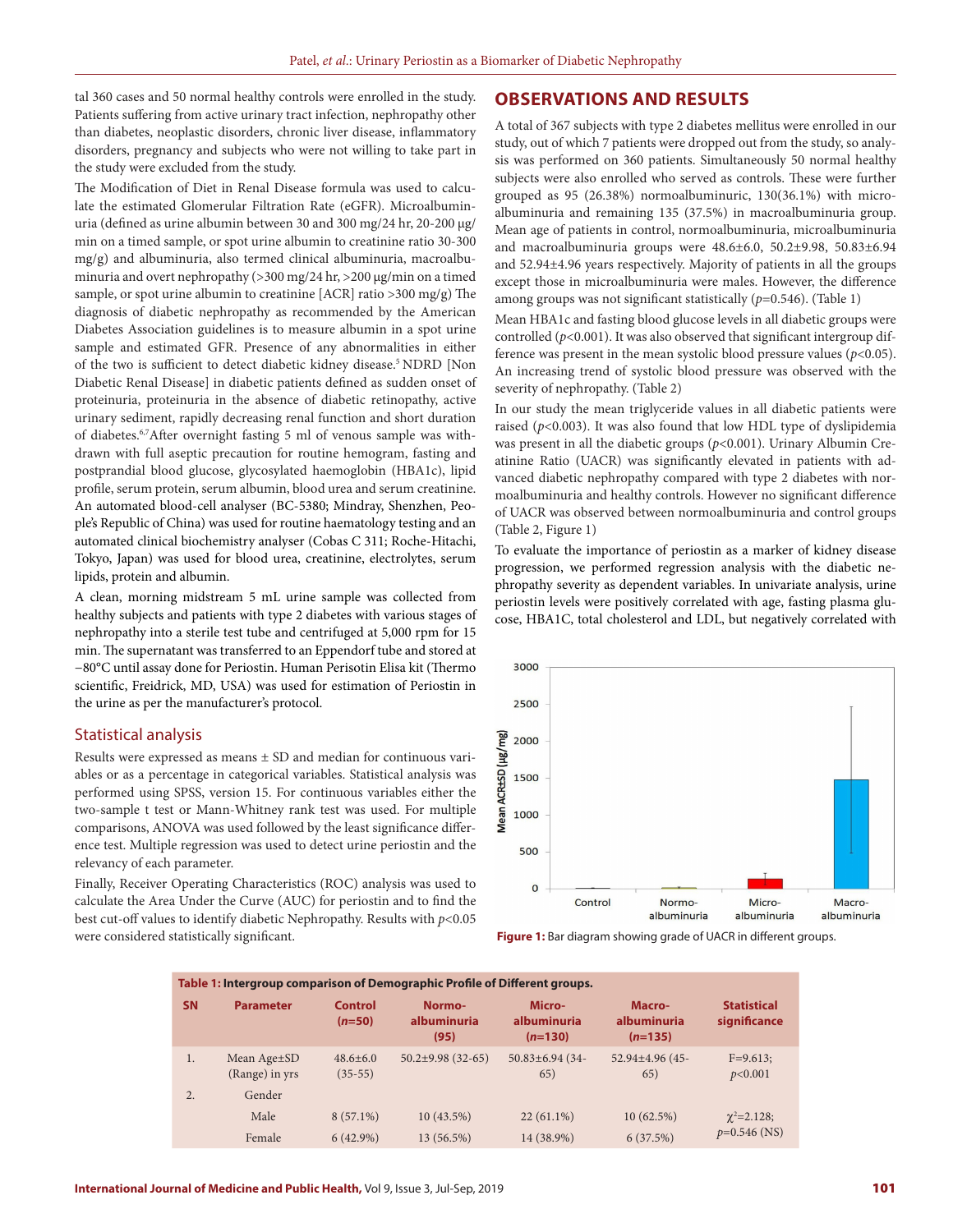| Table 2: Biochemical parameter in each group. |                  |           |                           |           |                                |           |                                |           |                                    |         |
|-----------------------------------------------|------------------|-----------|---------------------------|-----------|--------------------------------|-----------|--------------------------------|-----------|------------------------------------|---------|
| <b>Parameter</b>                              | Control $(n=50)$ |           | Normo-albuminuria<br>(95) |           | Micro-albuminuria<br>$(n=130)$ |           | Macro-albuminuria<br>$(n=135)$ |           | <b>Statistical</b><br>significance |         |
|                                               | <b>Mean</b>      | <b>SD</b> | <b>Mean</b>               | <b>SD</b> | <b>Mean</b>                    | <b>SD</b> | <b>Mean</b>                    | <b>SD</b> | F.                                 | 'p'     |
| ACR(ug/mg)                                    | 8.5              | 5.0       | 15.1                      | 9.6       | 136.6                          | 77.9      | 1478                           | 991       | 49.59                              | < 0.001 |
| $TC$ (mg/dl)                                  | 158.1            | 23.7      | 158.1                     | 34.9      | 150.6                          | 45.1      | 159.4                          | 48.4      | 0.272                              | 0.845   |
| TG(mg/dl)                                     | 93.1             | 13.4      | 155.5                     | 54.3      | 150.5                          | 51.3      | 157.8                          | 76.6      | 5.02                               | < 0.003 |
| HDL(mg/dl)                                    | 54.1             | 7.92      | 33.2                      | 9.9       | 32.9                           | 10.9      | 33.96                          | 11.96     | 15.84                              | < 0.001 |
| LDL(mg/dl)                                    | 88.6             | 32.5      | 100.4                     | 35.3      | 87.7                           | 41.0      | 98.1                           | 41.2      | 0.67                               | 0.574   |
| eGFR $(ml/min/1.73m2)$                        | 132.9            | 12.2      | 99.7                      | 24.0      | 88.6                           | 15.3      | 74.1                           | 13.4      | 32.33                              | < 0.001 |
| $HBA1c$ (%)                                   | 4.96             | 0.34      | 6.70                      | 1.99      | 6.64                           | 2.80      | 6.36                           | 1.79      | 21.36                              | < 0.001 |
| FBS(mg/dl)                                    | 86.43            | 8.64      | 100.57                    | 21.49     | 110.00                         | 27.04     | 104.88                         | 35.42     | 11.78                              | < 0.001 |
| $SBP$ (mmHg)                                  | 121.93           | 15.38     | 131.57                    | 16.03     | 134.47                         | 15.30     | 138.38                         | 13.21     | 3.301                              | 0.024   |
| $DBP$ (mmHg)                                  | 74.43            | 7.28      | 78.26                     | 6.64      | 78.44                          | 10.18     | 83.50                          | 9.54      | 2.688                              | 0.051   |
| <b>Duration of Diabetes (yrs)</b>             | $\bullet$        | $\bullet$ | 5.26                      | 3.53      | 5.33                           | 2.94      | 7.25                           | 4.52      | 1.94                               | 0.151   |

**Table 3: Univariate and Multivariate regression analysis between urine periostin levels and other parameters in patients with type – 2 diabetes.**

|                             |          | Univariate |             | Multivariate          |                 |
|-----------------------------|----------|------------|-------------|-----------------------|-----------------|
|                             | R        | P-value    | <b>Beta</b> | 95%CI                 | <i>p</i> -value |
| Age (Years)                 | 0.158    | 0.003      | 135.70      | 14.25 to 254.18       | 0.032           |
| FBS(mg/dl)                  | 0.283    | < 0.001    | 5.60        | $-16.50$ to 27.87     | 0.662           |
| $HbA1c$ $(\%)$              | 0.116    | 0.046      | 70.40       | $-455.15$ to 596.92   | 0.859           |
| $LDL$ (mg/dl)               | $-0.108$ | 0.048      | $-5.30$     | $-47.25$ to 56.60     | 0.921           |
| $UACR$ (ml/<br>min)         | 0.560    | < 0.001    | 16.92       | 11.52 to 24.20        | < 0.001         |
| $eGFR$ (ml/<br>$min/173m^2$ | $-0.083$ | < 0.018    | $-82.64$    | $-32.35$ to $-132.92$ | 0.002           |

Independent variable in the multivariate linear regression model were chosen using a step wise regression analysis where all variables listed in univariate were included. FBS- Fasting blood sugar; LDL- Lower density cholesterol, HbA1c-Hemoglobin AK, UACR- Urinal albumin creatinine ratio, eGFR- estimated glomerular filteration rate



**Figure 2:** Mean periostin values (ng/ml) in various groups of patient.



**Figure 3:** ROC curves showing sensitivity and specificity of periostin in various groups.

eGFR. After multiple regression analyses, Urinary periostin levels were positively correlated with albuminuria, advanced age and declinement of eGFR. In general, the increase in urine albumin and the decrease in eGFR represent the aggravated renal function in patients with diabetic nephropathy. These data are consistent with the hypothesis that urinary periostin levels were associated with exaggerated renal function in type 2 diabetes patients. (Table 3)

In our study the urinary levels of periostin in normo-albuminuric patients was higher as compared to the controls and there was a progressive increase in urinary periostin levels with the progression of stage of nephropathy. It was found that the mean periostin levels showed a significant increasing trend from control to macroalbuminuria (*p*<0.001). The appearance of urine periostin in type 2 diabetes patients but not in healthy controls underscores its value as a potential biomarker for kidney injury in albuminuric and nonalbuminuric type 2 diabetes. (Table 4, Figure 2)

The AUC for differentiating normoalbuminuria from controls was 0.910, microalbuminuria from normoalbuminuria was 0.951 and macroalbu-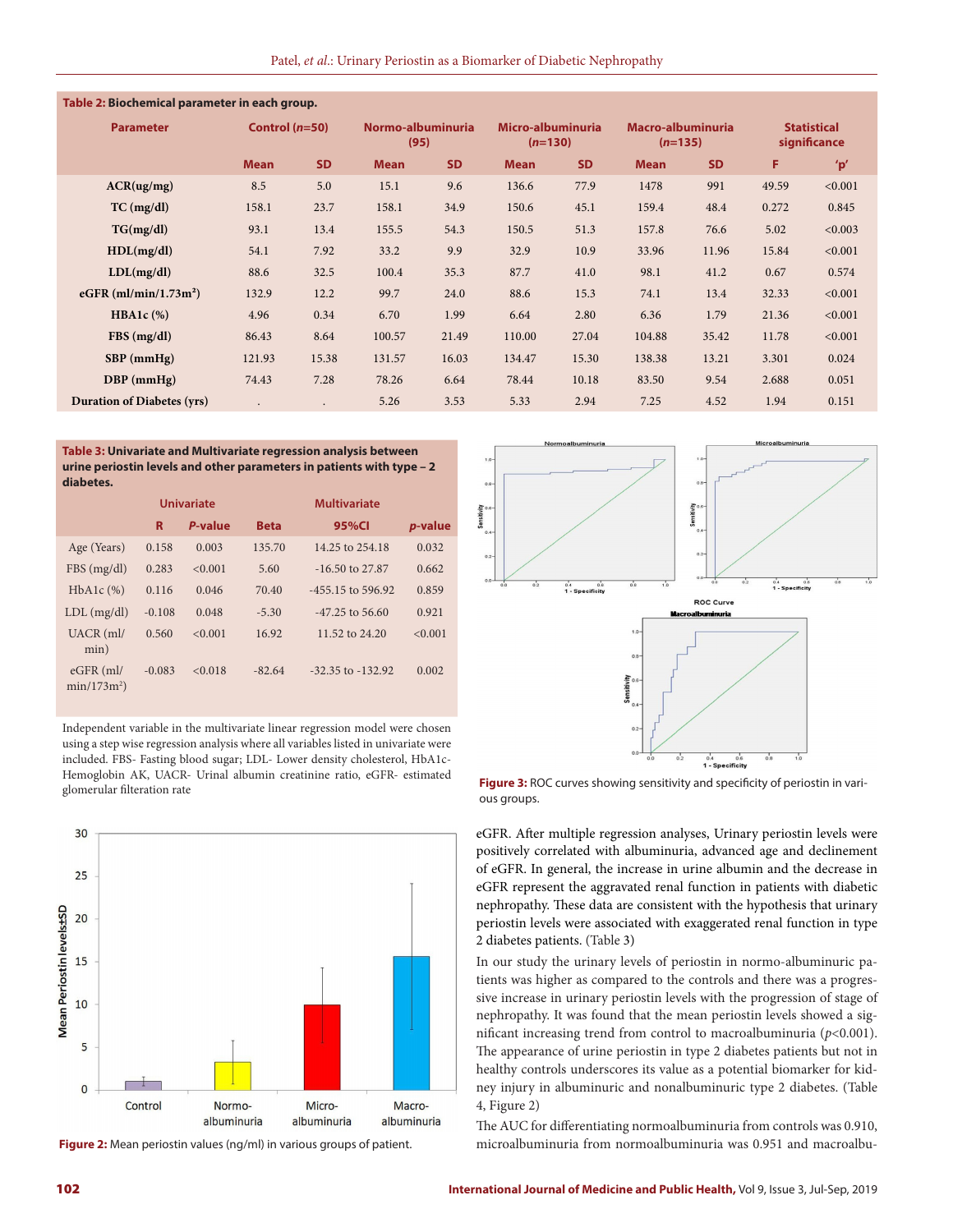| Table 4: Performance of Urinary Periostin levels in diagnosing diabetic nephropathy. |                        |                 |                 |       |        |              |  |
|--------------------------------------------------------------------------------------|------------------------|-----------------|-----------------|-------|--------|--------------|--|
| Group                                                                                | Cut-off<br>value $(>)$ | Sensitivity (%) | Specificity (%) | Area  | 95% CI |              |  |
|                                                                                      |                        |                 |                 |       | Lower  | <b>Upper</b> |  |
| Normoalbuminuria                                                                     | 2.11                   | 88.0            | 100             | 0.910 | 0.848  | 0.971        |  |
|                                                                                      | 0.89                   | 90.7            | 57.1            |       |        |              |  |
|                                                                                      | 0.67                   | 92.0            | 42.9            |       |        |              |  |
| Microalbuminuria                                                                     | 2.74                   | 98.1            | 66.7            | 0.951 | 0.907  | 0.996        |  |
|                                                                                      | 4.31                   | 94.3            | 72.2            |       |        |              |  |
|                                                                                      | 5.08                   | 90.6            | 80.6            |       |        |              |  |
| Macroalbuminuria                                                                     | 7.81                   | 100             | 69.9            | 0.877 | 0.805  | 0.949        |  |
|                                                                                      | 9.40                   | 87.5            | 75.3            |       |        |              |  |
|                                                                                      | 10.36                  | 81.3            | 82.2            |       |        |              |  |

minuria from microalbuminuria was 0.877. For differentiating normoalbuminuria, microalbumiuria and macroalbuminuria the best selected cut-off values with optimum sensitivity, specificity were >2.11, 2.74 and 7.81 respectively with predicted sensitivity and specificity of 88% and 100%, 98.1% and 66.7% and 100% and 69.9% respectively. At above cutoff value predicted sensitivity and specificity of 88% for discrimination between normoalbuminuria and control. To discriminate between normoalbuminuria and microalbuminuria sensitivity and specificity was 98.1% and 66.7%. (Table 4, Figure 3)

# **DISCUSSION**

Diabetic nephropathy is a serious and late complication of diabetes mellitus thus it is necessary to diagnose and treat comprehensively because of its significant impact on occurrence of cardiovascular events as well as death due to renal failure.8 Diabetic nephropathy is the most common cause of chronic kidney disease in almost every population including India.9 Currently used marker for screening of diabetic nephropathy is the measurement of albumin excretion in urine and eGFR as recommended by the ADA.5 Although UACR has a good sensitivity but it has its own limitations as well. Albuminuria may be increased in episodic hyperglycaemia, high blood pressure, high-protein diet, exercise, fever, urinary tract infection and congestive heart failure, thus screening in people affected with such conditions can lead to inaccurate values.<sup>10</sup>Recently there is a growing concept of diabetic tubulopathy in the pathogenesis of diabetic kidney disease. Tubular damage is not only a marker of kidney damage in diabetic nephropathy but also a strong predictor of progression of renal damage than the glomerular injury.<sup>11</sup> Tubular injury markers are thus being studied and they have shown promising results in diagnosing diabetic nephropathy in the earlier stages. The occurrence of tubular damage in the early stages of diabetic nephropathy has been reported in various studies done on urinary biomarkers in diabetic patients.12-16 In our study we tested urinary periostin as a biomarker to diagnose renal injury in type 2 diabetic subjects. Periostin expression in kidney and its detection in urine during renal injury has been demonstrated in very few studies. Periostin acts by promoting cellular dedifferentiation, extracellular matrix deposition and increased TGF-beta expression.<sup>17</sup> Periostin helps in renal tissue remodelling and regeneration in normal as well as in diseased state.<sup>18</sup>In univariate analysis, urine periostin levels were positively correlated with age, fasting plasma glucose, HbA1c and LDL but negatively correlated with eGFR. After multiple regression analyses, urine periostin levels were positively correlated with albuminuria, advanced age and declinement of eGFR. Our study recapitulates the findings of study done by Satirapoj B *et al*. Where urine periostin levels were positively correlated with increased albuminuria,

advanced age and decline of estimated GFR.19 Periostin is undetected in the normal renal tubules and is released when distal tubules are damaged. Our study demonstrated that mean urinary periostin levels were significantly higher in type 2 diabetics than the controls. Also urinary periostin excretion positively correlated with disease severity in subjects with diabetic nephropathy. Our study is in accordance to study done by Satirapoj B *et al*. where urinary periostin levels were significantly elevated in the patients of the normoalbuminuria, microalbuminuria and macroalbuminuria compared with healthy controls.19 In our study for differentiating normolbuminuria, microalbumiuria and macroalbuminuria the best selected cut-off values were  $\geq 2.11$ , 2.74 and 7.81 respectively with predicted sensitivity and specificity of 88% and 100%, 98.1% and 66.7% and 100% and 69.9% respectively. In study of Satirapoj B *et al* the cut-off levels of periostin were 1.01 ng/mgCr (sensitivity 80.7%, specificity 43.3%), 1.13 ng/mgCr (sensitivity 74.6%, specificity 50.0%), 1.39 ng/mgCr (sensitivity 71.1%, specificity 66.7%) and 1.47 ng/mgCr (sensitivity 69.3%, specificity 70.0%) to distinguish normoalbuminuric type 2 diabetes from healthy controls.19 One of the remarkable finding in our study is that in normoalbuminuric diabetic at cut-off values of 2.11, the sensitivity and specificity was 88% and 100%. Therefore, urine periostin ELISA demonstrated moderate to high sensitivity and specificity for diagnosing diabetic nephropathy.

Our study findings were compatible to study done by Satirapoj B *et al*. Where urine periostin demonstrated high performance for the diagnosis of normoalbuminuric, microalbuminuric and macroalbuminuric type 2 diabetes (AUC 0.78 (95%CI, 0.71 to 0.86), 0.99 (95%CI, 0.98 to 1.00) and 0.95 (95%CI, 0.91 to 0.98), respectively) as compared to our study value of AUC 0.910, 0.951 and 0.877 respectively.<sup>19</sup> The limitations of our study was a small sample size. The results could be more conclusive and more propagative if carried out with a larger population. The study design being cross sectional, so we could not establish the role of periostin as a marker to monitor therapeutic response. Unfortunately we did not demonstrate periostin expression in renal tissue of diabetic nephropathy subjects. A prospective cohort study is hence needed to study the role of urinary perostin as a prognostic marker and as a marker for the monitoring of therapeutic response in diabetic patients.

# **CONCLUSION**

In type 2 diabetic with normoalbuminuria, urinary periostin levels were significantly higher than in controls and urinary periostin excretion correlated with the severity of nephropathy in patients with type 2 diabetes. Elevated periostin levels in the urine may provide an opportunity for early diagnosis and advanced interventions in type 2 diabetes.